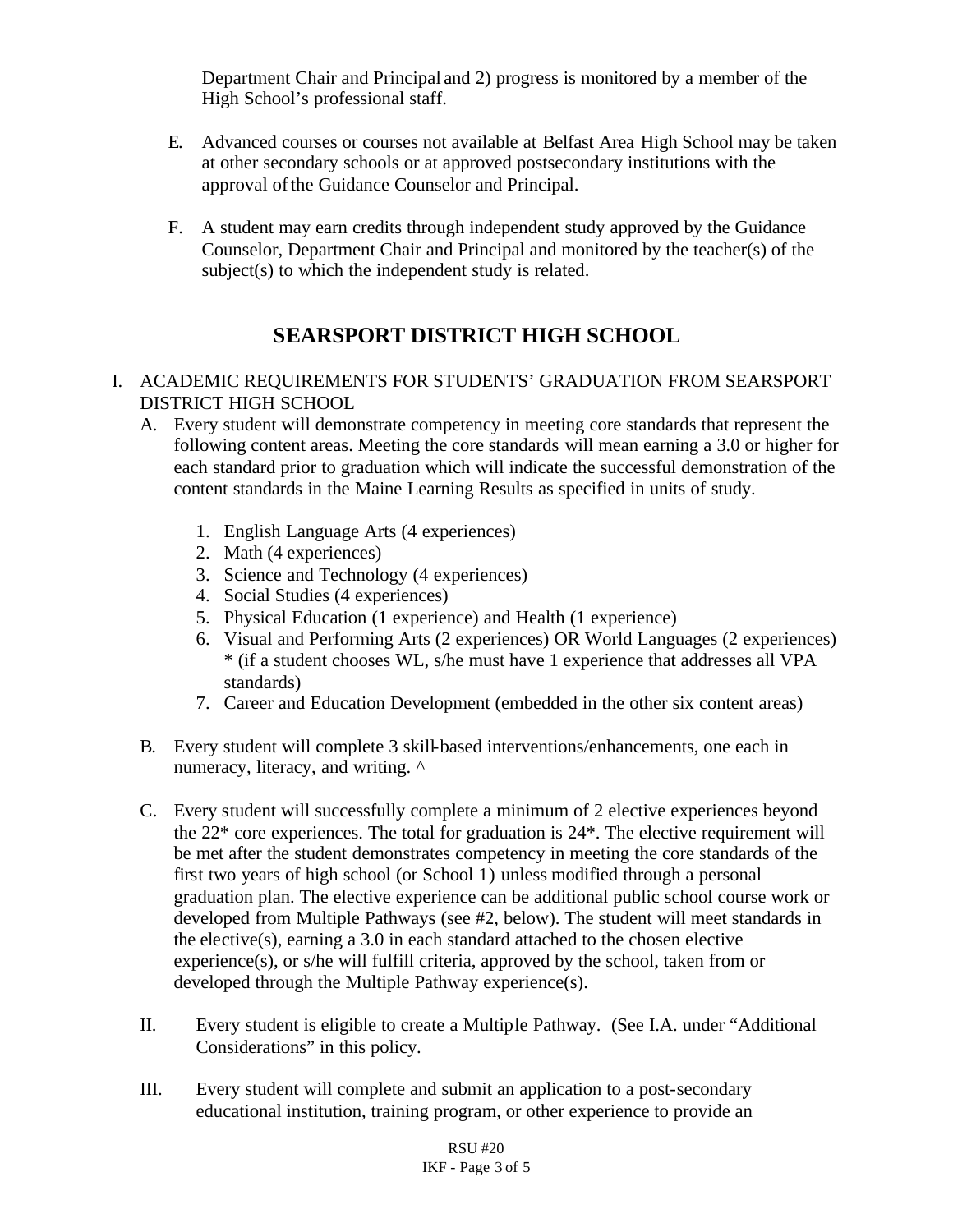\* Beginning with the graduating class of 2013. For graduating classes of 2010 – 2012, students will have 1 experience in Visual Performing Arts and no option for replacement with World Languages. The class of 2013 will go from a total of 24 core experiences to 25 and, from 22 to 23 experiences prior to taking electives.

 $\textdegree$  For graduating classes of 2010 – 2012, these intervention/enhancement experiences can have been waived by the school.

## **ADDITIONAL CONSIDERATIONS APPLICABLE TO THE AWARDING OF A DIPLOMA FROM RSU #20 HIGH SCHOOLS**

A. In order to create a Multiple Pathway to graduation a student must have a personal graduation plan detailing how the student will demonstrate competency when a Pathway is in lieu of core academic experiences. Each Pathway option provides a quality learning experience that is rigorous for individual student capacity. Multiple Pathway experiences will be determined, assessed, and documented through the school.

Pathway options include the following:

- 1. Career and Technical Education Programming
- 2. Online / Virtual Learning
- 3. Alternative / At-Risk Programming
- 4. Adult Education
- 5. Apprenticeships / Internships & Additional Field Work and/or Exchange Experiences
- 6. College and/or Dual Enrollment Courses
- B. Transfer Students

For students who transfer to RSU #20 High Schools from another state, country, home schooling program, or from an educational program that is not required to be aligned with the content standards of the Maine Learning Results, the High School Principal shall determine the value of the student's prior educational experience towards meeting graduation requirements for a High School diploma or Certificate of Attendance. These students will need to satisfy all credit requirements, assessment requirements, and proficiency requirements in the appropriated content subject areas. Unless approved by the Principal, all students must take Senior English and American Studies II at Belfast Area High School. The Superintendent will ultimately determine whether these students are certified to receive the appropriate diploma or certificate.

C. Home-schooled Students

For home-schooled students wishing to receive a diploma from RSU #20 high schools, the Principal shall determine the value of the student's prior educational experience toward meeting graduation credit requirements. A home schooled student must have attended Belfast Area High School for a minimum of two (2) semesters in order to receive a Belfast Area High School diploma.

D. Students Receiving Special Education Services